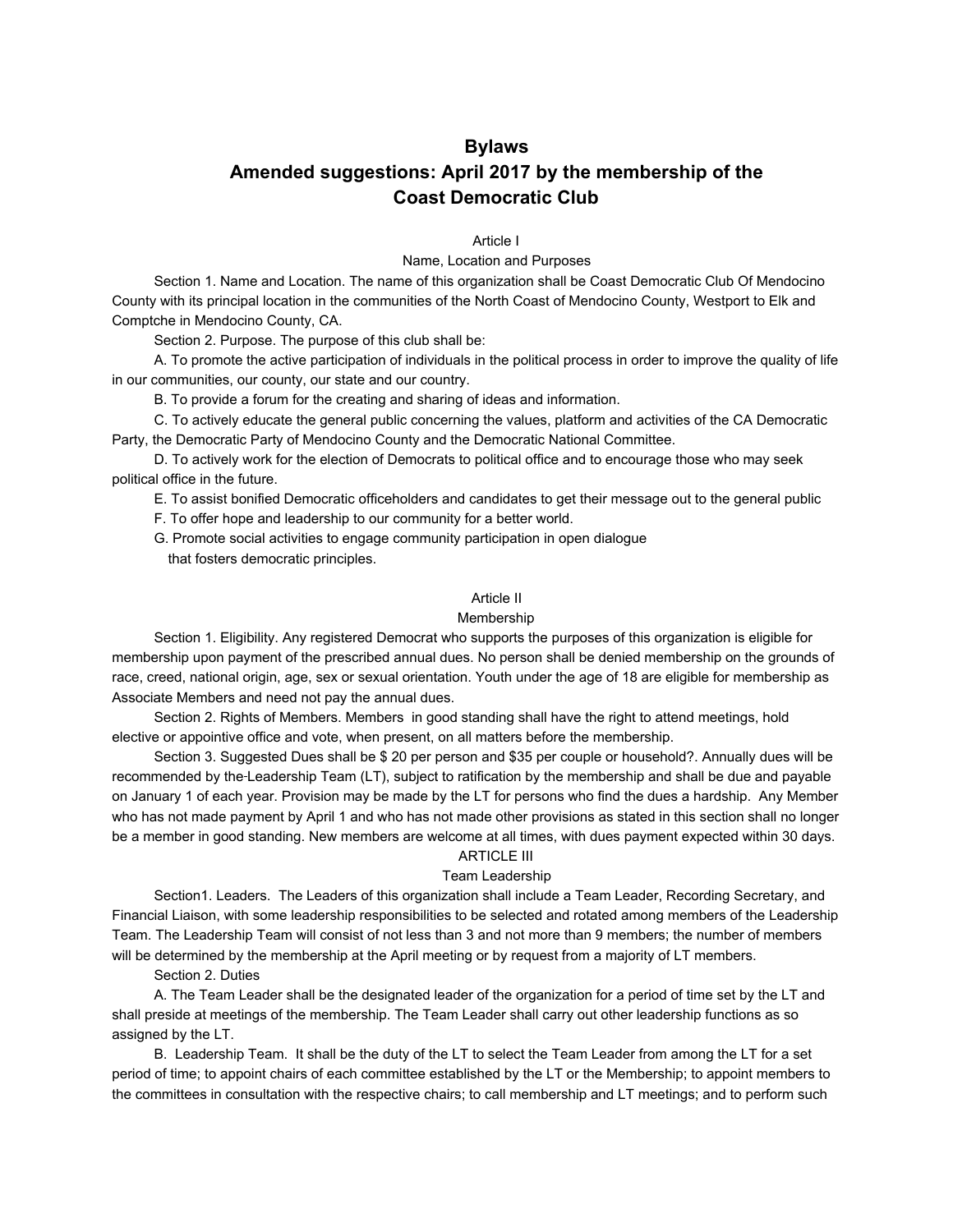other duties as usually pertain to the Team Leader and as are specified in these bylaws or as may be prescribed by the LT. The LT will also select a Recording Secretary and Financial Liaison from among the LT.

C. Recording Secretary. The Recording Secretary shall ensure that an accurate record of all meetings of the membership and the LT is kept; that copies of such records are made available to the members of the LT and the members; conduct and maintain the correspondence of the organization and its LT and to perform such other duties as pertain to this office or as may be prescribed by the LT and the general membership. The Recording Secretary may simultaneously serve as Team Leader if designated by the LT. The Recording Secretary position can rotate as at every LT meeting or as appointed by the LT.

D. Financial Liaison. The FL will correspond with the paid accountant, send all membership dues to paid accountant and provide necessary information to the LT and the members of the club. The FL shall pick up the mail and report bank balances to the LT and members at each LT or Membership meetings. The FL may simultaneously serve as Team Leader if designated by the LT.

## ARTICLE IV

## Election and Terms of Office

Section 1. Candidates Presented. A list of candidates for the LT shall be presented to the general membership by email or US Postal General Delivery, at or before the regular April monthly meeting of each election year.

Section 2. Voting. The Leadership Team shall be elected by a vote of members present and voting at the May membership meeting. The persons receiving the most votes will be elected. If in the election of the LT there shall be more than the designated number of candidates for the LT, and on the first ballot there is a tie, there shall be a run-off election between the candidates receiving the next lowest number of votes on the first ballot; the candidate (s) receiving a majority of the votes cast on the second ballot shall be elected.

Section 3. Term of Office. Members of the Leadership Team shall be elected for terms of two years. Leadership Team Members shall take office immediately upon their election.

Section 4. Eligibility. Only members and Associate Members in good standing shall be eligible to vote and/or hold office.

Section 5. Election of Delegates. Delegates representing this organization at conventions, clubs or similar formal groups or other informal groups or to the media shall be elected at a membership meeting.

Section 6. Nominations. Any member may run for the Leadership Team by written notice to the LT before or at the April membership meeting. Members may speak for or against candidates at the April meeting from the floor. No speeches on behalf of or opposed to a candidate shall exceed five minutes.

Section 7. Vacancies. Vacancies shall be filled by special elections at the next regularly scheduled membership meeting following announcement of such vacancies to the membership.

#### ARTICLE V

### Leadership Team (LT)

Section 1. Duties. The LT shall supervise the affairs of this organization between membership meetings; make recommendations to the membership; set agendas subject to the members' approval at the meetings; report transactions between meetings of the next membership meeting; and perform such other duties as specified in these bylaws. The LT shall administer the will of the membership; none of its acts shall conflict with actions or policy statements passed by the membership

Section 2. Meetings. The LT shall hold no fewer than six (6) regular meetings each year at a time and place set by the LT. Special meetings may be called by a majority of the LT. Members will be notified regarding the time and place of the regular meetings.

Section 3. Members of the LT. The members of the LT shall be the elected leaders of the organization as established in ARTICLE III.

Section 4. Member Participation. Any member may attend and observe LT meetings and, upon giving notice to the Team Leader, shall be notified in advance of the time and place of special LT meetings.

Section 5. The LT shall make decisions and establish any necessary standing rules by majority vote.

# ARTICLE VI

## Membership Meetings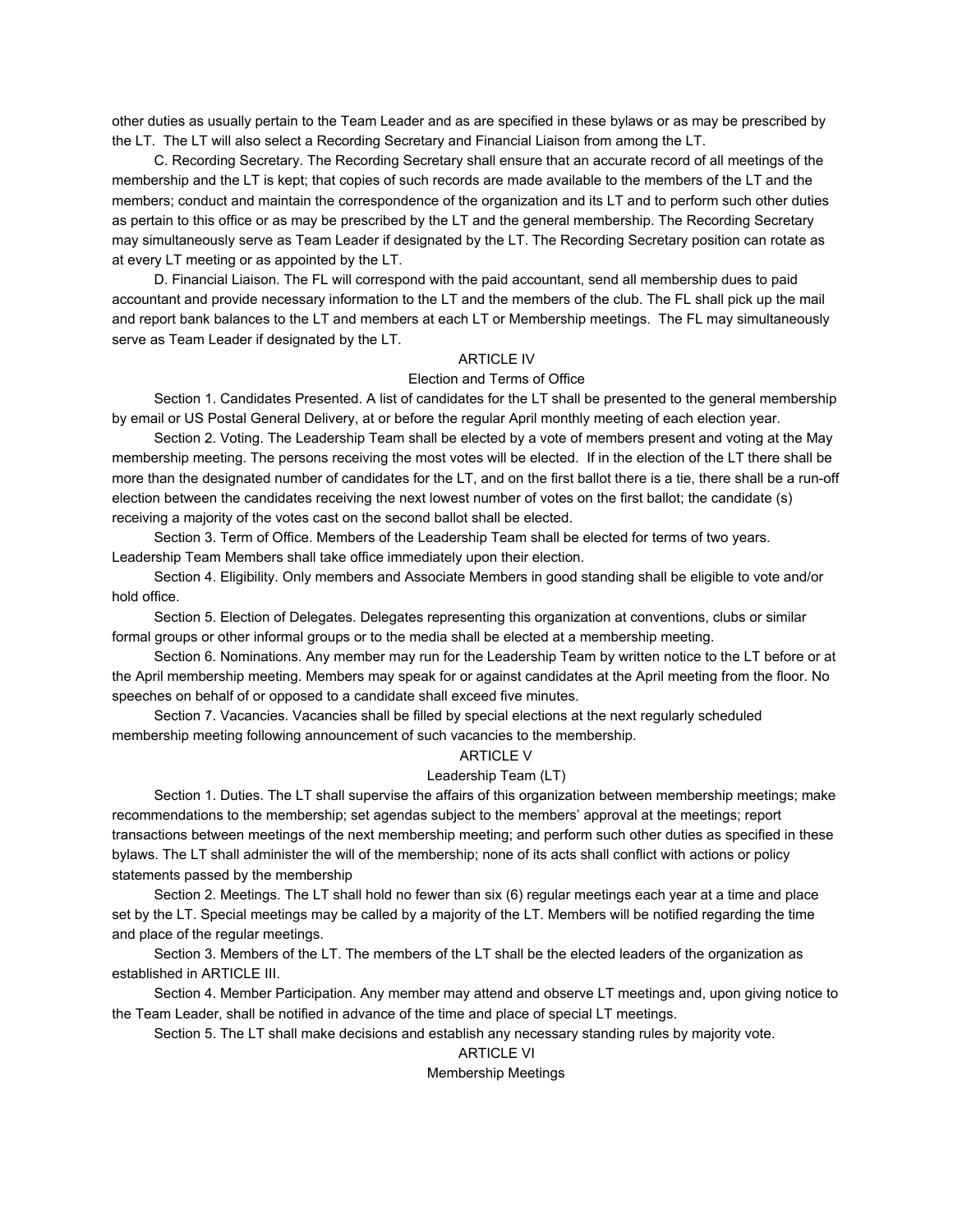Section 1. General Meetings. The LT shall establish a time and place for meetings, which shall be communicated by email, US Postal Service or verbally to all members.

Section 2. Special Meetings. Special membership meetings may be called by the Team Leader in consultation with LT members or upon written petition by 10 active members.

Section 3. The May meeting will be an annual meeting for the electing of the Leadership Team.

Section 4. Business of the Organization.

A. New Business and Resolutions.

1. Any member may introduce resolutions by presenting them in writing to the LT prior to the meeting or must be presented to the membership one meeting in advance of action being taken. This rule may be modified by a 2/3 vote of members present and voting.

2. Time will be allotted at each meeting for members to introduce new business from the floor.

3. Passage of resolutions of this organization shall require a majority vote of the members present and voting at a membership meeting.

4. Emergency items may be introduced at a regular membership meeting and voted upon following modification of the rules by a 2/3 vote. Copies of the resolutions shall be prepared and distributed to members before the business meeting is called to order. Emergency items require a 2/3 vote by the membership present and voting at a membership meeting.

B. Endorsements.

1. Endorsements of candidates in non-partisan races or local ballot measures by this organization shall be made at membership meetings and shall require a 2/3 majority vote of the members present and voting. Endorsements may be made in primary, general and special elections; and also in elections for non-partisan or partisan offices.

The following conditions shall be observed.

A. No non-Democrat shall be endorsed for public office if there is a bona-fide Democratic candidate whose name appears on the ballot.

B. Voting shall not be conducted by secret ballot.

C. Endorsement ballots shall include the choice, "No Endorsement."

## ARTICLE VII

#### **Committees**

Section 1. Establishment of committees. The LT shall establish standing or ad-hoc committees it deems necessary to achieve organizational objectives.

## ARTICLE VIII

#### Finances

Section 1. Budget. An annual budget shall be prepared by the LT and proposed to the membership. The membership may approve or amend the budget. Amendments to the budget will require a 2/3 vote of members present and voting.

Section 2. Audit. Audits may be requested by a vote of the membership once a year. Upon such request, an audit of the organization's financial records shall be made by a disinterested, qualified person designated by the Treasurer and approved by the LT. In an emergency, the membership may demand more frequent audits by a 2/3 vote of members present and voting. Audits shall be held at least once every two years.

Section 3. Inspection of Records. Any member may inspect the financial records upon 10 days written notice to the Treasurer.

## **ARTICLE IX**

## Political Action Committee

Section 1. The Coast Democratic Club may establish a Political Action Committee (PAC) for the purpose of financially supporting of Democratic candidates and supporting ballot measures.

Section 2. The PAC shall have the approval by the membership before funds are sent and for any endorsements.

> ARTICLE X Quorum